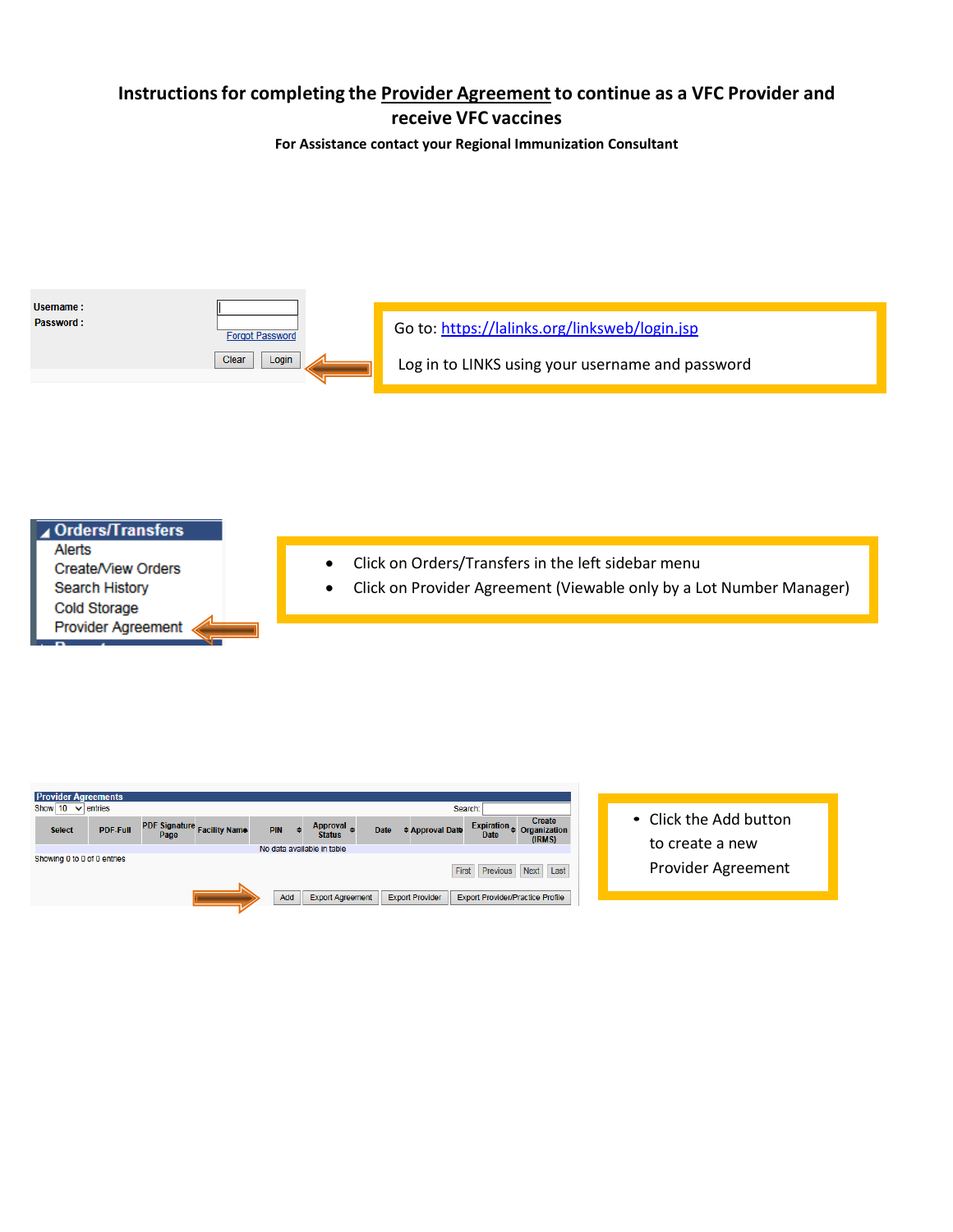• If you filled out a Provider Agreement last year, the information will populate in this year's Provider Agreement. Review all information for accuracy and make changes if necessary.

| E.<br>Organization (IRMS)/Facility: TEST IRMS (759) / TEST CLINIC SITE |                              |  |  |  |  |  |  |  |
|------------------------------------------------------------------------|------------------------------|--|--|--|--|--|--|--|
| <b>Provider Agreement Add/Edit</b>                                     |                              |  |  |  |  |  |  |  |
| <b>Approver Comments:</b>                                              |                              |  |  |  |  |  |  |  |
| Status:                                                                | <b>PENDING</b>               |  |  |  |  |  |  |  |
| <b>VFC PIN:</b>                                                        | 001900                       |  |  |  |  |  |  |  |
| Organization (IRMS) Name:                                              | <b>TEST IRMS</b>             |  |  |  |  |  |  |  |
| <b>Facility Name:</b>                                                  | <b>TEST CLINIC SITE</b><br>X |  |  |  |  |  |  |  |
| <b>Agreement Signatory:</b>                                            | <b>MRS. PIGGY</b>            |  |  |  |  |  |  |  |
| <b>Agreement Signatory Title:</b>                                      | <b>MD</b>                    |  |  |  |  |  |  |  |
| <b>Facility Address:</b>                                               |                              |  |  |  |  |  |  |  |
| <b>Street Address:</b>                                                 | 123 ABC                      |  |  |  |  |  |  |  |
| <b>Street Address2:</b>                                                |                              |  |  |  |  |  |  |  |
| City:                                                                  | <b>METAIRIE</b>              |  |  |  |  |  |  |  |
| State:                                                                 | <b>LOUISIANA</b><br>v        |  |  |  |  |  |  |  |
| Parish:                                                                | <b>JEFFERSON</b>             |  |  |  |  |  |  |  |
| <b>Zip Code:</b>                                                       | 70001                        |  |  |  |  |  |  |  |
| <b>Vaccine Delivery Address:</b>                                       |                              |  |  |  |  |  |  |  |
| Check if vaccine delivery address is the same<br>as facility address:  |                              |  |  |  |  |  |  |  |
| <b>Street Address:</b>                                                 | <b>123 ABC</b>               |  |  |  |  |  |  |  |
| <b>Street Address2:</b>                                                |                              |  |  |  |  |  |  |  |
| City:                                                                  | <b>METAIRIE</b>              |  |  |  |  |  |  |  |
| <b>State:</b>                                                          | <b>LOUISIANA</b><br>v        |  |  |  |  |  |  |  |
| Parish:                                                                | <b>JEFFERSON</b>             |  |  |  |  |  |  |  |
| <b>Zip Code:</b>                                                       | 70001                        |  |  |  |  |  |  |  |
| <b>Mailing Address:</b>                                                |                              |  |  |  |  |  |  |  |
| Check if mailing address is the same as<br>facility address:           | П                            |  |  |  |  |  |  |  |
| <b>Street Address:</b>                                                 | <b>123 ABC</b>               |  |  |  |  |  |  |  |
| Street Address2:                                                       |                              |  |  |  |  |  |  |  |
| City:                                                                  | <b>METAIRIE</b>              |  |  |  |  |  |  |  |
| State:                                                                 | <b>LOUISIANA</b>             |  |  |  |  |  |  |  |
| Parish:                                                                | <b>JEFFERSON</b>             |  |  |  |  |  |  |  |
| <b>Zip Code:</b>                                                       | 70001                        |  |  |  |  |  |  |  |

- **IRMS and Facility Name:** Do not change what populates in these two fields
- **Agreement Signatory:**  Enter only the name of the Agreement Signatory-i.e. Mrs. Piggy
- **Agreement Signatory Title:** Enter the title of the Agreement Signatory- i.e. DO, MD, NP
- **Facility Address**: The physical address of your facility
- **Vaccine Delivery Address**: The address where your facility would receive directship frozen vaccine deliveries (If same as facility address check box and will auto populate)
- **Mailing Address**: The mailing address of your facility- i.e. PO Box (If same as facility address check box and will auto populate)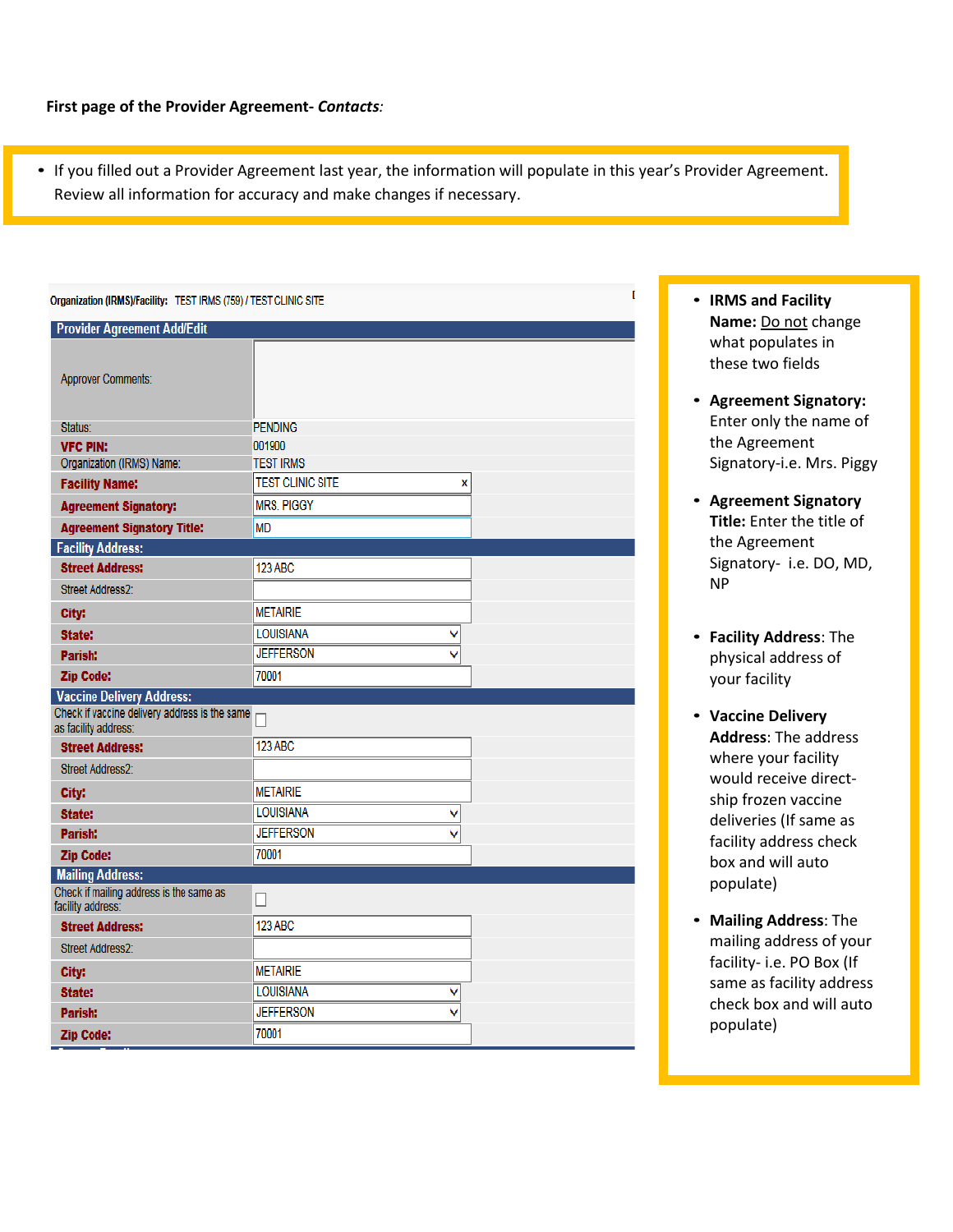| <b>Contact Details:</b>            |                                      |  |
|------------------------------------|--------------------------------------|--|
| Type1:                             | Signatory                            |  |
| Contact Name 1:                    | <b>MRS. PIGGY</b>                    |  |
| Phone Number1:                     | (504)838-5300                        |  |
| <b>Phone Number Extension1:</b>    |                                      |  |
| Fax Number1:                       | (504)838-5206                        |  |
| Email Address1:                    | PIGGY@TEST.NET                       |  |
| Completed Annual Training1:        | $\circledcirc$ Yes $\circledcirc$ No |  |
| Type Of Training Received1:        | <b>Online Training</b>               |  |
| Type <sub>2</sub> :                | <b>Primary Vaccine Coordinator</b>   |  |
| Contact Name 2:                    | <b>KERMIT T FROG</b>                 |  |
| Phone Number2:                     | (504)838-5300                        |  |
| <b>Phone Number Extension2:</b>    |                                      |  |
| Fax Number2:                       | (504)838-5206                        |  |
| Email Address2:                    | KERMIT@TEST.NET                      |  |
| <b>Completed Annual Training2:</b> | $\circledcirc$ Yes $\circledcirc$ No |  |
| Type Of Training Received2:        | <b>Online Training</b>               |  |
| Type3:                             | Back-up Vaccine Coordinator          |  |
| Contact Name 3:                    | <b>DONALD T DUCK</b>                 |  |
| Phone Number3:                     | (504)838-5300                        |  |
| <b>Phone Number Extension3:</b>    |                                      |  |
| Fax Number3:                       | (504)838-5206                        |  |
| Email Address3:                    | DONALD@TEST.NET                      |  |
| <b>Completed Annual Training3:</b> | ● Yes ● No                           |  |
| Type Of Training Received3:        | <b>Online Training</b>               |  |
| Type4:                             | --select--                           |  |
| Contact Name 4:                    |                                      |  |
| Phone Number4:                     |                                      |  |
| <b>Phone Number Extension4:</b>    |                                      |  |
| Fax Number4:                       |                                      |  |
| Email Address4:                    |                                      |  |
| <b>Completed Annual Training4:</b> | $\bigcirc$ Yes $\bigcirc$ No         |  |
| Type Of Training Received4:        | --select--                           |  |
| Type5:                             | --select--                           |  |
| Contact Name 5:                    |                                      |  |
| Phone Number5:                     |                                      |  |
| <b>Phone Number Extension5:</b>    |                                      |  |
| Fax Number5:                       |                                      |  |
| Email Address5:                    |                                      |  |
| <b>Completed Annual Training5:</b> | $\bigcirc$ Yes $\bigcirc$ No         |  |
| Type Of Training Received5:        | --select--                           |  |

- **Contact Details:** Three contacts are mandatory. Contacts should appear in this order: **S i g n a t o r y ( I s r e q u i r e d t o m a t c h " A g r e e m e n t**  Signatory" Field **a b o v e )** , **P r i m a r y Vaccine Coordinator**, and **Back-up Vaccine Coordinator.** You may enter two additional contacts if desired. Click the drop down arrow to select contact type.
- All Fields in **Red** are Required Fields.
- Fill out **name**, **phone, fax and email** fields for each contact type.
- Indicate if **Annual Training** was completed and the **type of training received** for each contact.

# **Vaccines Offered**

| All ACIP Recommended Vaccines                                    |                                                                                           |                                                                                                                              |                                                                                                                                                                                                                                                                                                               |
|------------------------------------------------------------------|-------------------------------------------------------------------------------------------|------------------------------------------------------------------------------------------------------------------------------|---------------------------------------------------------------------------------------------------------------------------------------------------------------------------------------------------------------------------------------------------------------------------------------------------------------|
|                                                                  |                                                                                           | Offers Selected Vaccines (This option is only available for facilities designated as Specialty Providers by the VFC Program) |                                                                                                                                                                                                                                                                                                               |
| A "Specialty Provider" is defined as a provider that only serves |                                                                                           |                                                                                                                              |                                                                                                                                                                                                                                                                                                               |
|                                                                  |                                                                                           | A defined population due to practice specialty (e.g. OB/GYN; STD Clinic; family planning). Please specify:                   |                                                                                                                                                                                                                                                                                                               |
|                                                                  |                                                                                           | (e.g. We are an STD clinic)                                                                                                  |                                                                                                                                                                                                                                                                                                               |
| or                                                               |                                                                                           |                                                                                                                              |                                                                                                                                                                                                                                                                                                               |
|                                                                  | A specific age group within the general population of children ages 0-18. Please specify: |                                                                                                                              |                                                                                                                                                                                                                                                                                                               |
|                                                                  |                                                                                           | (e.g. We serve children ages 0-6 years)                                                                                      |                                                                                                                                                                                                                                                                                                               |
|                                                                  |                                                                                           |                                                                                                                              | Local health departments and pediatricians are not considered specialty providers. The VFC Program has the authority to designate VFC providers as<br>specialty providers. At the discretion of the VFC Program, enrolled providers such as pharmacies and mass vaccinators may offer only influenza vaccine. |
| <b>Select Vaccines Offered by Specialty Provider:</b>            |                                                                                           |                                                                                                                              |                                                                                                                                                                                                                                                                                                               |
| <b>DTaP</b>                                                      | Meningococcal Conjugate                                                                   | <b>TD</b>                                                                                                                    |                                                                                                                                                                                                                                                                                                               |
| <b>Hepatitis A</b>                                               | <b>MMR</b>                                                                                | <b>Tdap</b>                                                                                                                  |                                                                                                                                                                                                                                                                                                               |
| <b>Hepatitis B</b>                                               | <b>Pneumococcal Conjugate</b>                                                             | Varicella                                                                                                                    |                                                                                                                                                                                                                                                                                                               |
| <b>HIB</b>                                                       | Pneumococcal Polysaccharide                                                               | Other:                                                                                                                       |                                                                                                                                                                                                                                                                                                               |
| <b>HPV</b>                                                       | Polio<br>$\sim$                                                                           |                                                                                                                              |                                                                                                                                                                                                                                                                                                               |
| Influenza                                                        | Rotavirus                                                                                 |                                                                                                                              |                                                                                                                                                                                                                                                                                                               |

• **Vaccines Offered:**  Only select "Specialty Provider" if you Do not offer all ACIP Recommended Vaccines and are a Specialty Provider. Indicate what type and select the vaccines offered.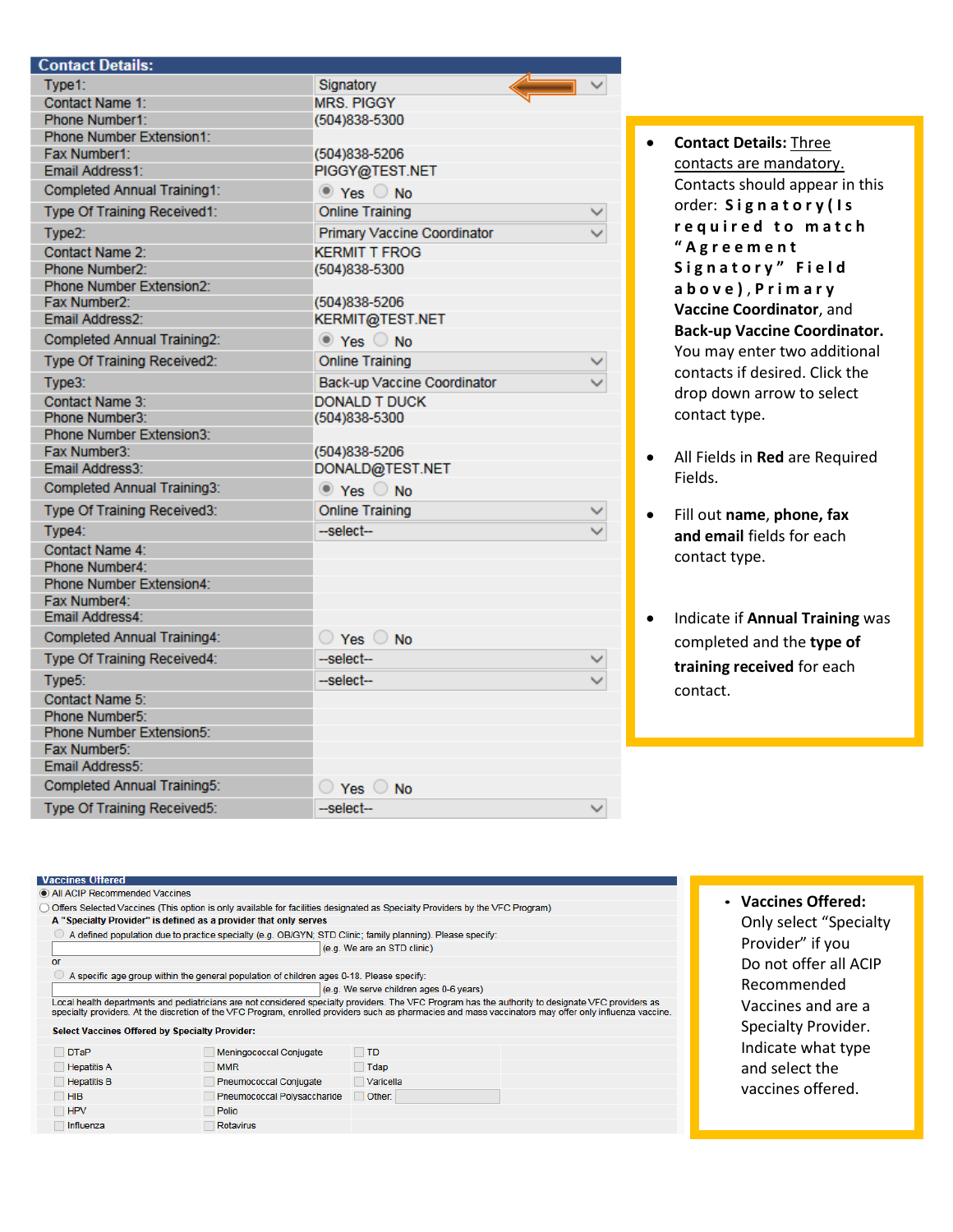|                           | Document days and times that you are able to receive vaccines: |       |              |       |              |  |              |              |                                            |              |              |             |                       |
|---------------------------|----------------------------------------------------------------|-------|--------------|-------|--------------|--|--------------|--------------|--------------------------------------------|--------------|--------------|-------------|-----------------------|
| Monday:                   | ✓                                                              | 09:00 | $\checkmark$ | 12:00 | $\checkmark$ |  | 13:30        | ◡            | 17:00                                      | $\checkmark$ |              |             |                       |
| Tuesday:                  | ✓                                                              | 09:00 | $\checkmark$ | 12:00 | $\checkmark$ |  | 13:30        | $\checkmark$ | 17:00                                      | $\checkmark$ |              |             |                       |
| <b>Wednesday:</b>         | $\blacktriangledown$                                           | 09:00 | ◡            | 12:00 | $\checkmark$ |  | --select-- V |              | $-$ select $ \vee$                         |              |              |             |                       |
| <b>Thursday:</b>          | ▿                                                              | 09:00 | $\checkmark$ | 12:00 | $\checkmark$ |  | 13:00        | $\checkmark$ | 17:00                                      | $\checkmark$ |              |             |                       |
| <b>Friday:</b>            | $\blacktriangledown$                                           | 09:00 | $\vee$       | 12:00 | $\checkmark$ |  | 13:30        | ◡            | 17:00                                      | $\checkmark$ |              |             |                       |
| <b>Facility Type:</b>     |                                                                |       |              |       |              |  |              |              | Private: Private Practice (solo/group/HMO) |              | $\checkmark$ |             |                       |
| Facility Type Other:      |                                                                |       |              |       |              |  |              |              |                                            |              |              |             |                       |
| <b>Facility Comments:</b> |                                                                |       |              |       |              |  |              |              |                                            |              |              | ∧           |                       |
|                           |                                                                |       |              |       |              |  |              |              |                                            |              |              | <b>Back</b> | Save and Add Provider |
|                           |                                                                |       |              |       |              |  |              |              |                                            |              |              |             |                       |

- **Shipping Information:** Use military time. Select the drop downs for each day and **choose the hours that you can receive shipments**. You can choose both morning and afternoon hours to reflect a lunch hour. It must be more than one day of the week and delivery times should be in increments of 4 hours.
- **Facility Type:** Click the drop down arrow to select facility type.
- **Facility Comments:** Enter special delivery instructions if you have them, i.e. "Deliver to clinic behind school"

• If you need to exit the Provider Agreement before completion, you can save it and return to it later but you must complete the page you are working on before the system will allow you to save your work. Complete the first page and Click **Save and Add Provider** at the bottom of the page. This will take you to the next page but will also save your work if you need to exit the Provider Agreement.

| <b>Provider Agreements</b>           |                 |                              |                                   |            |   |                                  |             |                        |                                         |                                         |  |  |  |  |
|--------------------------------------|-----------------|------------------------------|-----------------------------------|------------|---|----------------------------------|-------------|------------------------|-----------------------------------------|-----------------------------------------|--|--|--|--|
| Show 10<br>$\vee$ entries<br>Search: |                 |                              |                                   |            |   |                                  |             |                        |                                         |                                         |  |  |  |  |
| <b>Select</b>                        | <b>PDF-Full</b> | <b>PDF Signature</b><br>Page | <b>Facility Name</b>              | <b>PIN</b> | ٠ | <b>Approval</b><br><b>Status</b> | <b>Date</b> | <b>≑ Approval Date</b> | <b>Expiration</b><br><b>Date</b>        | Create<br><b>Organization</b><br>(IRMS) |  |  |  |  |
| $\rightarrow$                        | <b>PDF</b>      | <b>PDF Signature</b>         | <b>TEST CLINIC</b><br><b>SITE</b> | 001900     |   | <b>PENDING</b>                   | 02/15/2016  |                        |                                         |                                         |  |  |  |  |
| Showing 1 to 1 of 1 entries          |                 |                              |                                   |            |   |                                  |             |                        |                                         |                                         |  |  |  |  |
|                                      |                 |                              |                                   |            |   |                                  |             | First                  | Previous                                | Last<br><b>Next</b>                     |  |  |  |  |
|                                      |                 |                              |                                   | Add        |   | <b>Export Agreement</b>          |             | <b>Export Provider</b> | <b>Export Provider/Practice Profile</b> |                                         |  |  |  |  |

• To continue working on a saved Provider Agreement: Login to LINKS, Click Provider Agreement under Orders/ Transfers and click the link under Select.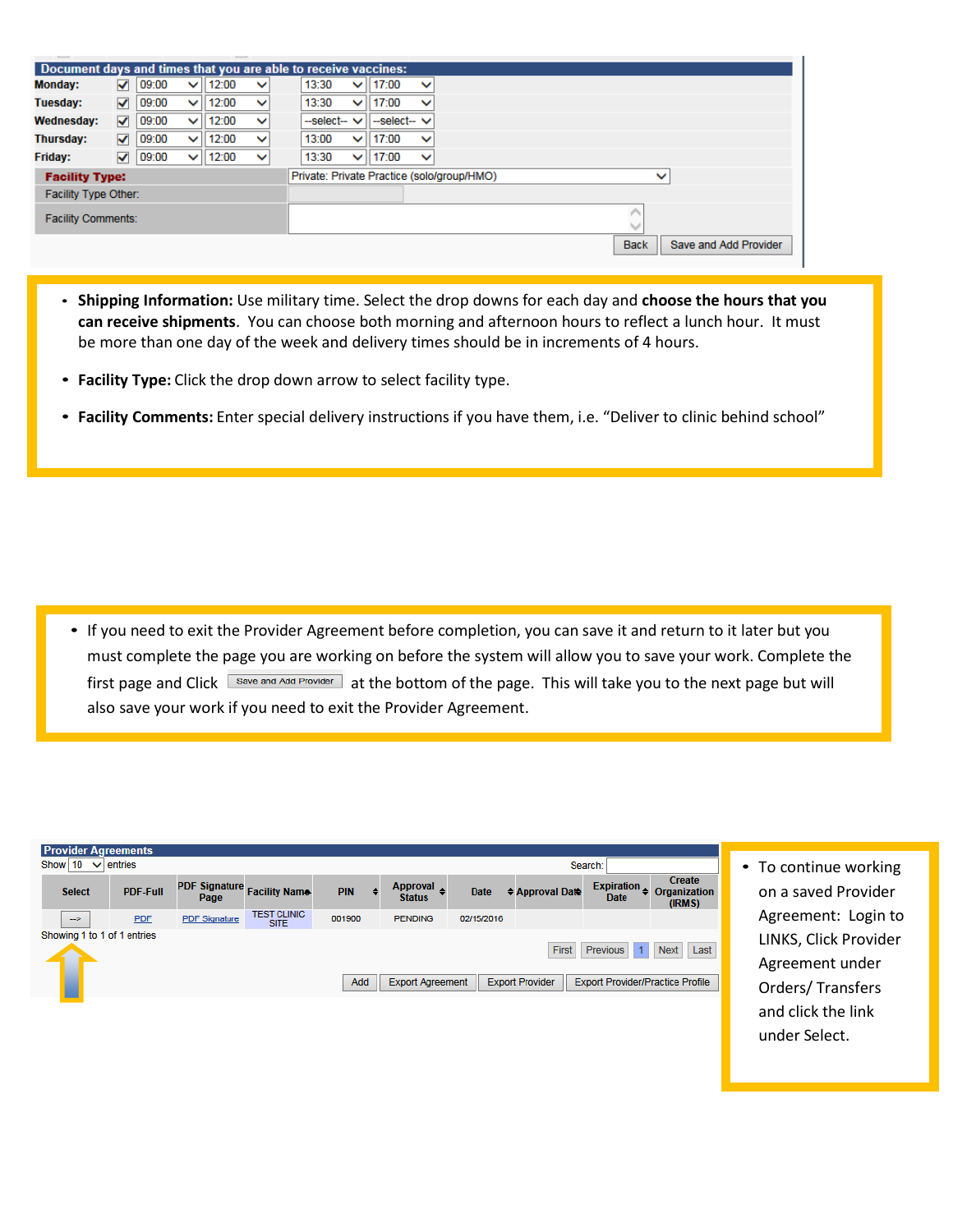• List the **Name, Title, Specialty, Active status, Medical license number, and NPI number for your facility** for all health care providers that have prescriptive authority and may provide state-supplied immunizations. Include the certifying provider as well.



## **Third page of the Provider Agreement-** *Provider/Practice Profile*

- **Note:** Providers, who have entered administration data into LINKS for the entire year of 2020, either manually or via data exchange, may use data from the VFC Profile Report under the reports section of LINKS. **LINKS data from previous year will be pre-populated in this section.**
- If you did not enter administration data into LINKS for the entire year of 2020, consult your 2020 records to reflect your patient population as accurately as possible. You may need to consult your billing staff to get this information.
- **VFC Vaccine Eligibility Categories**: Reflects the number of VFC patients in each category, that your facility administered vaccine to in 2020 according to LINKS. Please verify the accuracy by reviewing the data from your EHR/EMR or billing records.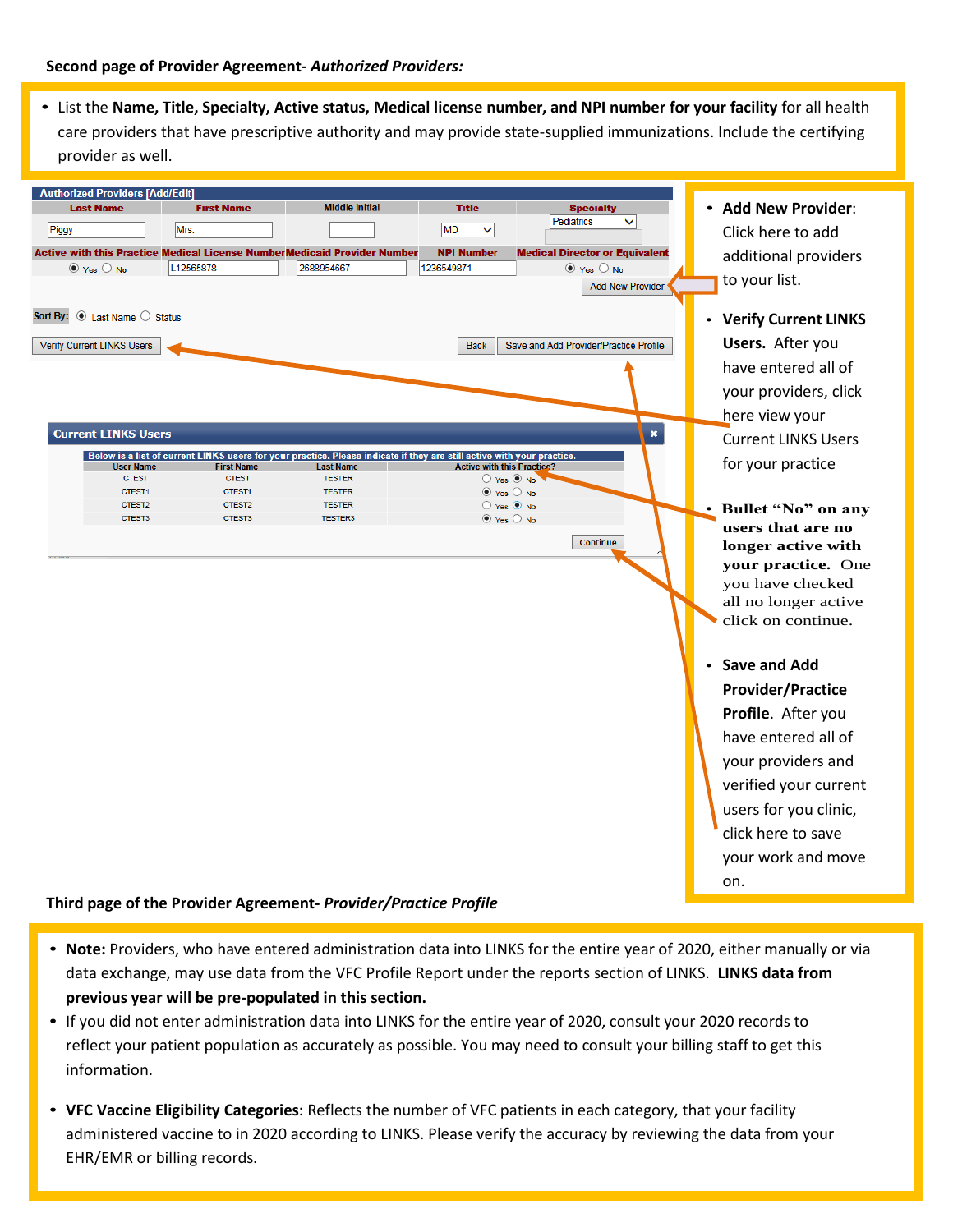1) Report the number of children who received state supplied vaccinations for calendar year (February 12, 2015 to February 11, 2016) by age group,<br>insurance type and demographics. This is based on your patient records. Bil

| <b>Provider Estimates</b>                                              |                  |                                                            |                       |                 |                 |                 |                            |  |  |  |  |  |
|------------------------------------------------------------------------|------------------|------------------------------------------------------------|-----------------------|-----------------|-----------------|-----------------|----------------------------|--|--|--|--|--|
|                                                                        |                  | # of children who received VFC Vaccine by Age Category     |                       |                 |                 |                 |                            |  |  |  |  |  |
| <b>VFC Vaccine Eligibility Categories</b>                              | $\leq 1$<br>Year | <b>Estimate</b>                                            | $1-6$<br>Years        | <b>Estimate</b> | $7-18$<br>Years | <b>Estimate</b> | <b>Total</b><br>(Estimate) |  |  |  |  |  |
| VFC eligible-Medicaid/Medicaid Managed Care                            | 0                | 0                                                          | 0                     | ١o              | 0               | 0               | 0                          |  |  |  |  |  |
| VFC eligible-underinsured at FQHC/RHC/deputized<br>provider            | o                | 0                                                          | 0                     | ١o              | 0               | 0               | Ō                          |  |  |  |  |  |
| VFC eligible- American Indian/Alaskan Native                           | 0                | 0                                                          | $\bf{0}$              | ١o              | $\mathbf{0}$    | O               | o                          |  |  |  |  |  |
| VFC eligible- Uninsured                                                | ٥                | 0                                                          | 0                     | ١o              | O               | o               | 0                          |  |  |  |  |  |
| <b>Total VFC:</b>                                                      | n                | $\sqrt{2}$                                                 | n                     | n               | 0               | n               | n                          |  |  |  |  |  |
|                                                                        | $\leq 1$         | # of children who received non-VFC Vaccine by Age Category |                       |                 |                 |                 |                            |  |  |  |  |  |
| <b>Non-VFC Vaccine Eligibility Categories</b>                          | Year             | <b>Estimate</b>                                            | $1-6$<br><b>Years</b> | <b>Estimate</b> | $7-18$<br>Years | <b>Estimate</b> | <b>Total</b><br>(Estimate) |  |  |  |  |  |
| <b>State Program Eligibility</b>                                       | 0                | 0                                                          | 0                     | O               | Ō               | 0               | o                          |  |  |  |  |  |
| 317                                                                    | o                | 0                                                          | 0                     | ١o              | o               | 0               | o                          |  |  |  |  |  |
| <b>CHIP</b>                                                            |                  | 0                                                          | 0                     | ١o              | 0               | 0               | o                          |  |  |  |  |  |
| Kidscare                                                               | o                | 0                                                          | 0                     | O               | 0               | 0               | o                          |  |  |  |  |  |
| VFC eligible— State-specific eligibility (e.g., S-CHIP plan)           | 0                | 0                                                          | 0                     | O               | 0               | 0               | o                          |  |  |  |  |  |
| Childrens Health Insurance Program (CHIP)                              | 0                | 0                                                          | 0                     | $\mathbf{0}$    | 0               | 0               | ō                          |  |  |  |  |  |
| Other Underinsured                                                     | 0                | 0                                                          | 0                     | ١o              | 0               | 0               | ٥                          |  |  |  |  |  |
| Patients NOT covered by universal vaccine plan                         | o                | 0                                                          | 0                     | $\bf{0}$        | 0               | 0               | 0                          |  |  |  |  |  |
| LAHIPP-Ineligible                                                      | o                | 0                                                          | 0                     | ١o              | 0               | 0               | 0                          |  |  |  |  |  |
| LACHIP-Affordable Plan Ineligible                                      | o                | 0                                                          | 0                     | ١o              | 0               | 0               | 0                          |  |  |  |  |  |
| <b>State Vaccine</b>                                                   | o                | 0                                                          | 0                     | ١o              | o               | O               | o                          |  |  |  |  |  |
| Private                                                                | n                | 0                                                          | 0                     | ١o              | 0               | 0               | n                          |  |  |  |  |  |
| <b>Adult State</b>                                                     | n                | 0                                                          | 0                     | ١o              | 0               | 0               | n                          |  |  |  |  |  |
| V10                                                                    | ٥                | 0                                                          | 0                     | ١o              | O               | 0               | ٥                          |  |  |  |  |  |
| Not VFC Eligible                                                       | ٥                | 0                                                          | 0                     | ١o              | 0               | O               | Ō                          |  |  |  |  |  |
| Medicare                                                               | ٥                | 0                                                          | 0                     | ١o              | 0               | O               | ٥                          |  |  |  |  |  |
|                                                                        | n                | $\mathbf{a}$                                               | $\Omega$              | n               | 0               | $\mathbf{u}$    | n                          |  |  |  |  |  |
| Total Patients (must equal sum of Total VFC + Total<br>Non-VFC):       | o                | 0                                                          | 0                     | o               | 0               | $\mathbf 0$     | 0                          |  |  |  |  |  |
| 2) What data source (or type of data) was used: (check all that anniv) |                  |                                                            |                       |                 |                 |                 |                            |  |  |  |  |  |

- Review the numbers in each category for accuracy, or if necessary, fill in the numbers in each category.
- Choose what data source (or type of data) was used to obtain the numbers in each category.

- $\Box$  Benchmarking
- Medicaid Claims
- Doses Administered
- Provider Encounter Data
- **Billing System**
- □ Louisiana Immunization Network for Kids Statewide (LINKS)
- $\Box$  Other

 $\Box$  By checking this box, I certify on behalf of myself and all immunization providers in this facility, all information entered in this agreement is accurate and complete

I understand that Louisiana Immunization Program has a "No Borrowing" Policy. This includes failing to separate private stock vaccine from VFC funded vaccine and borrowing on VFC/private pay vaccine with the intent to "repay the doses".

| <b>Back</b> | Save | Submit to State |
|-------------|------|-----------------|
|             |      |                 |
|             |      |                 |
|             |      |                 |

- Check box to certify all info is correct
- Check box that you understand Louisiana has a "No Borrowing" Policy and that Private Stock and VFC Stock will be separated
- **Submit to State:** Click here only if the Provider Agreement is complete and you are ready to submit for approval.